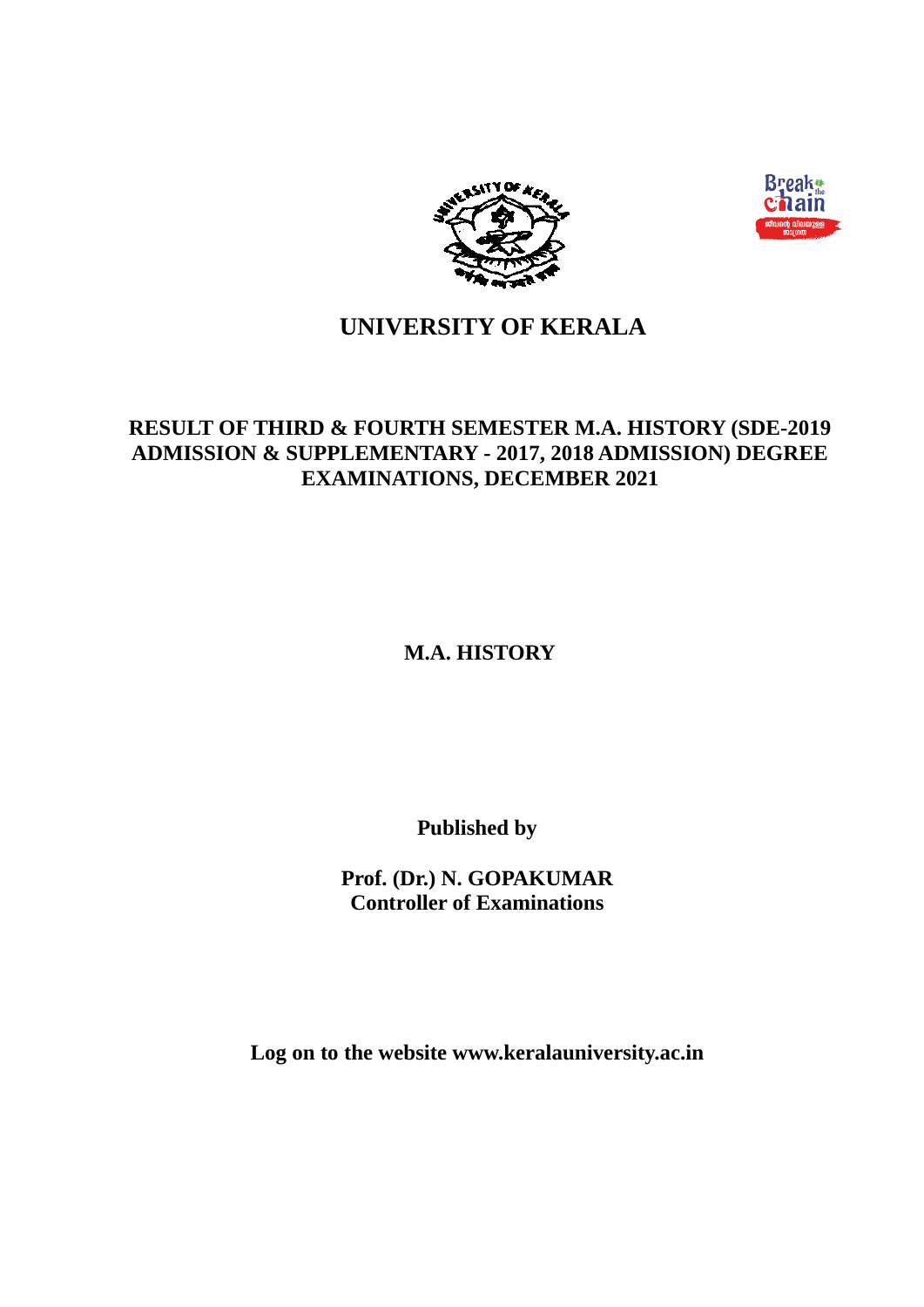# **UNIVERSITY OF KERALA**

No. EG V/2022 Thiruvananthapuram Dated : 06/06/2022

### **SYNDICATE – IN - CIRCULATION**

The result of candidates at the Third & Fourth Semester M.A. History (SDE-2019 Admission & Supplementary - 2017, 2018 Admission) Degree Examination, December 2021 as declared by the Board of Examiners as given below:

| Name of<br><b>Examination</b>                                                                                                         | No.<br><b>Registered</b> | No.<br><b>Appeared</b> | No. Passed | $%$ of<br><b>Pass</b> |
|---------------------------------------------------------------------------------------------------------------------------------------|--------------------------|------------------------|------------|-----------------------|
| Third Semester M.A. History (SDE-<br>2019 admission & Supplementary -<br>2017, 2018 admission) Degree<br>Examination, December 2021   | 161                      | 140                    | 121        | 86.43%                |
| Fourth Semester M.A. History (SDE -<br>2019 admission & Supplementary -<br>2017, 2018 admission) Degree<br>Examination, December 2021 | 164                      | 147                    | 120        | 81.63%                |

The results may be approved. It is proposed to publish the results on 06/06/2022.

 Sd/- **CONTROLLER OF EXAMINATIONS** 

To

All Syndicate Members

### Copy to:

- 1. The Director, SDE
- 2. P.S. to VC/P.V.C.
- 3. P.A. to Registrar/CE
- 4. JR (Exams.) /DR (Exams.)
- 5. PRO/RO/Enquiry
- 6. Stock File/File Copy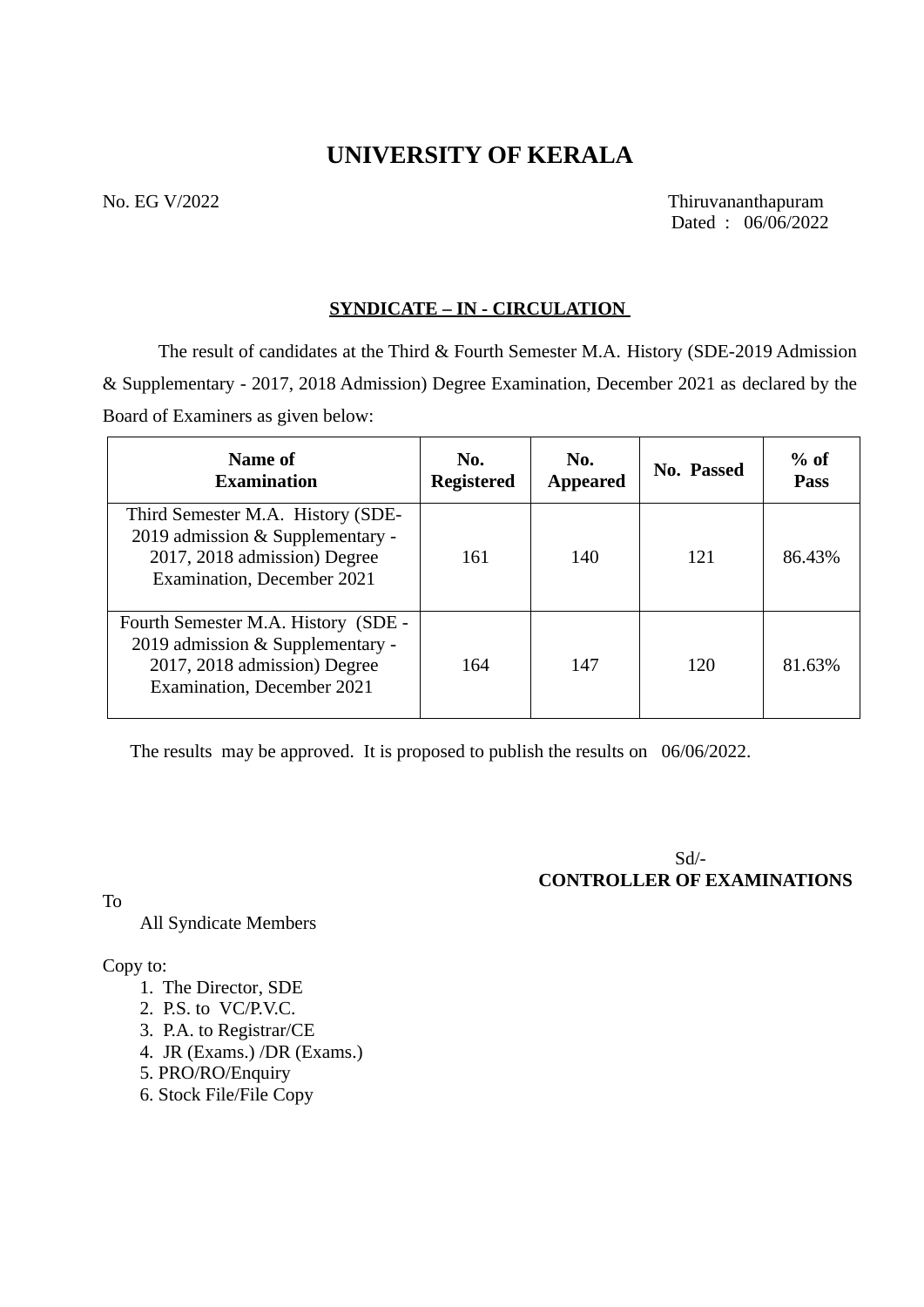**No.EG V/2022**

### **UNIVERSITY OF KERALA**

### **NOTIFICATION**

The following is the provisional list of successful candidates at the Third & Fourth Semester M.A. History (SDE-2019 admission & Supplementary - 2017, 2018 admission) Degree Examination, December 2021. The last date for receipt of application in this office for scrutiny and revaluation will be 17/06/2022. The candidates can make use of draft marklists available in the University website for submitting applications for scrutiny and revaluation.

Sd/-

**CONTROLLER OF EXAMINATIONS**

University Buildings, Thiruvananthapuram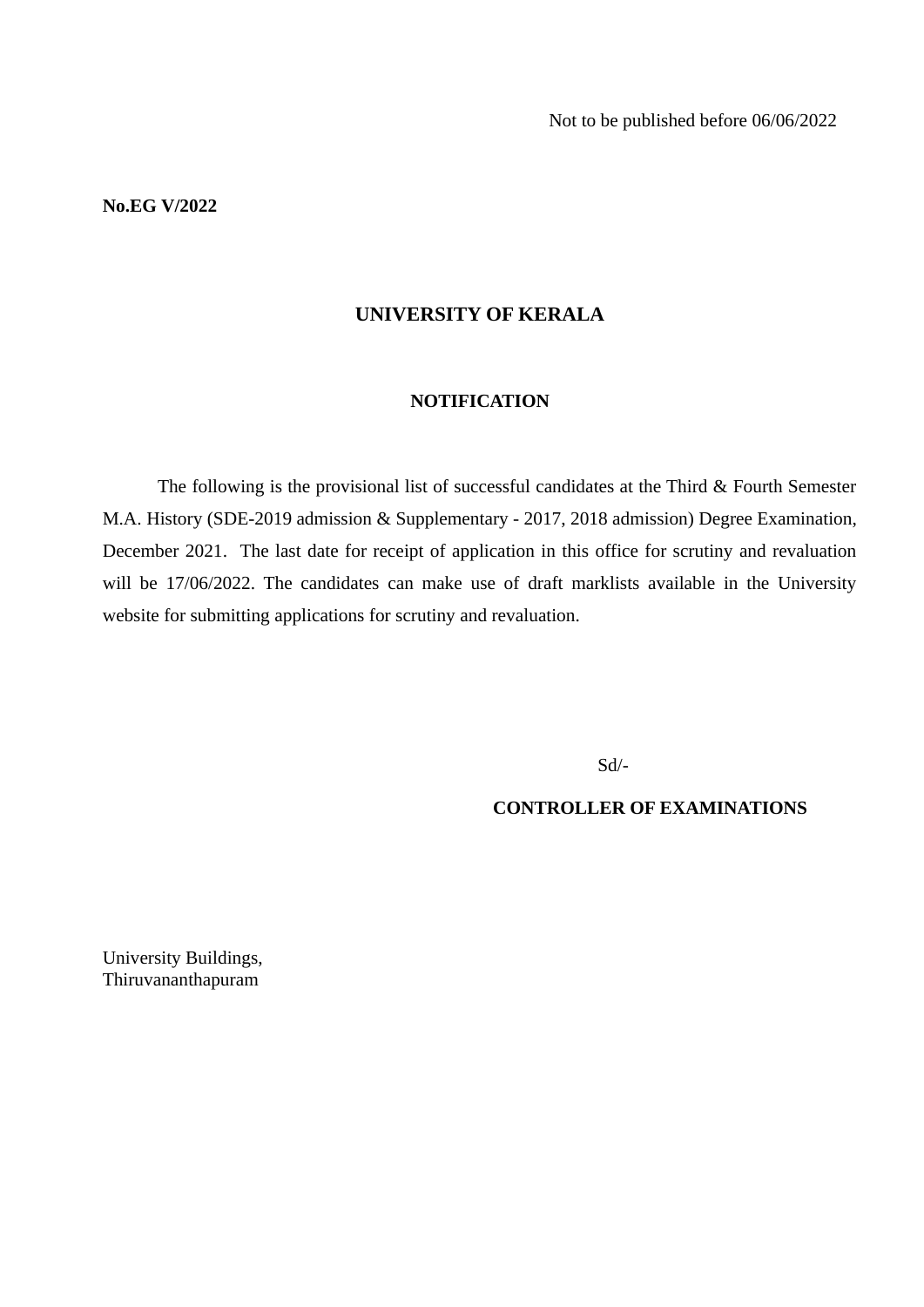### **College Code:00**

### **SDE Kariyavattom**

#### **M.A.-History (810)**

| ALL PASS        |             |      |      |      |
|-----------------|-------------|------|------|------|
| 810181067       | 1136        |      |      |      |
| 810191009       | 1021        | 1042 | 1051 | 1067 |
| 1069            | 1081        | 1083 | 1091 | 1093 |
| 1105            | 1117        | 1126 | 1137 | 1143 |
| 1151            | 1176        |      |      |      |
| PASSED IN PARTS |             |      |      |      |
| 810191005(3,4)  | 1047(1,2,4) |      |      |      |

### **College Code:02**

# **Govt. Sanskrit College, Thiruvananathapuram**

#### **M.A.-History (810)**

| <b>ALL PASS</b> |      |      |      |      |
|-----------------|------|------|------|------|
| 810191018       | 1026 | 1028 | 1029 | 1032 |
| 1052            | 1053 | 1056 | 1060 | 1062 |
| 1063            | 1079 | 1082 | 1087 | 1088 |
| 1098            | 1100 | 1101 | 1106 | 1125 |
| 1132            | 1152 | 1154 | 1164 | 1174 |
| 1175            | 1197 |      |      |      |

### PASSED IN PARTS

810191209(1)

```
RESULT ANNOUNCED LATER
\frac{1256611}{810191148}
```
**College Code:03**

### **Govt. Arts College, Thiruvananthapuram**

#### **M.A.-History (810)**

ALL PASS 810181022 1068 1100

#### PASSED IN PARTS

No Eligible Students

**College Code:06**

### **M. G. College, Thiruvananthapuram**

#### **M.A.-History (810)**

| ALL PASS  |      |      |      |      |
|-----------|------|------|------|------|
| 810181028 | 1058 | 1076 | 1106 |      |
| 810191014 | 1038 | 1077 | 1080 | 1090 |
| 1094      | 1203 | 1215 |      |      |
|           |      |      |      |      |

#### PASSED IN PARTS  $810191171(3,4)$

**College Code:12**

### **St. Xavier's College, Thumba Thiruvananthapuram**

### **M.A.-History (810)**

ALL PASS 810181073

PASSED IN PARTS 810191121(4)

**College Code:14**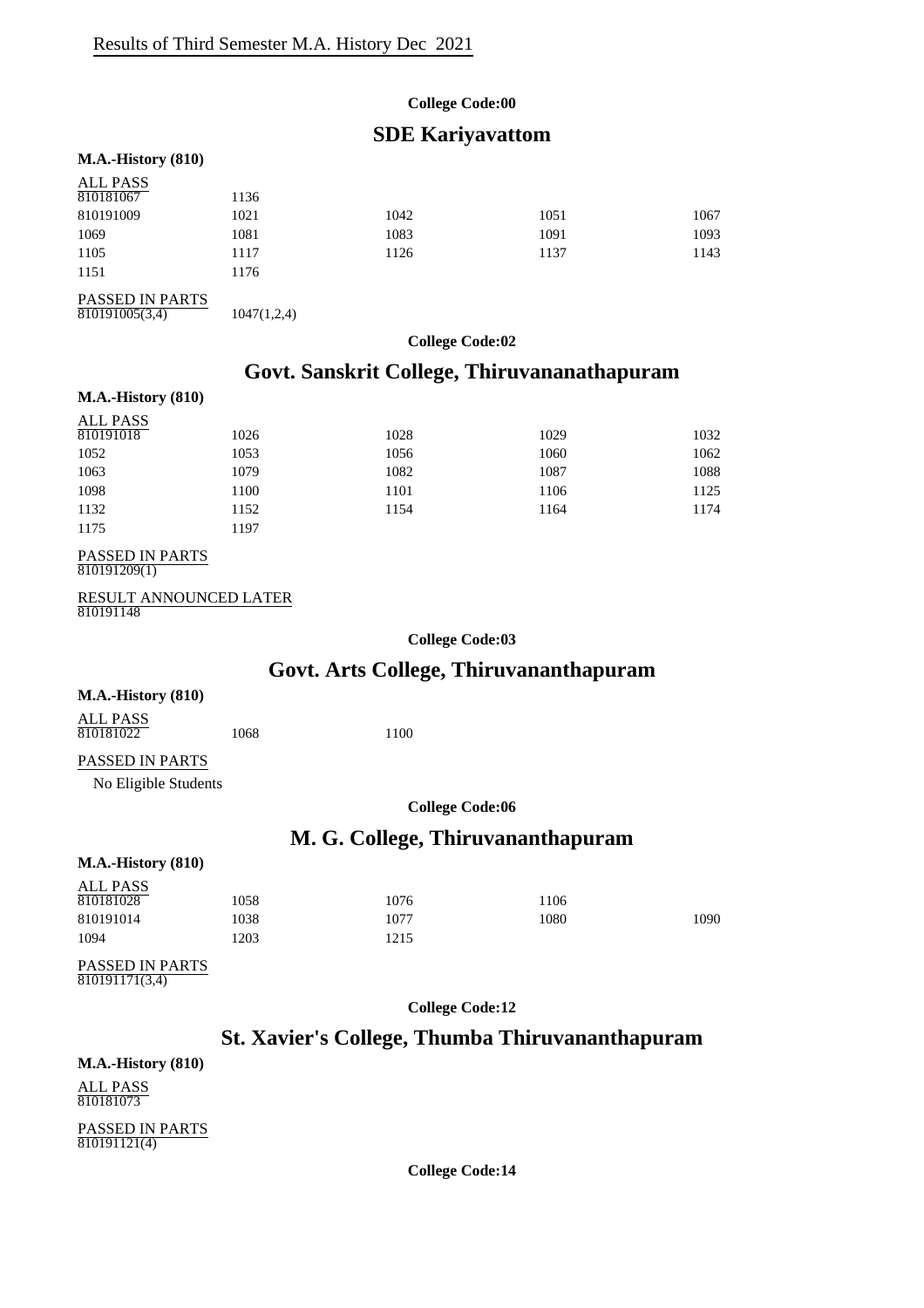|                                                                    |              | <b>National College, Ambalathara</b> |                                            |                                                                       |
|--------------------------------------------------------------------|--------------|--------------------------------------|--------------------------------------------|-----------------------------------------------------------------------|
| <b>M.A.-History (810)</b>                                          |              |                                      |                                            |                                                                       |
| ALL PASS<br>810181009                                              |              |                                      |                                            |                                                                       |
| 810191002                                                          | 1040         | 1120                                 | 1206                                       |                                                                       |
| PASSED IN PARTS<br>$\overline{810191149(1,3,4)}$                   |              |                                      |                                            |                                                                       |
|                                                                    |              | <b>College Code:15</b>               |                                            |                                                                       |
|                                                                    |              |                                      | N.S.S. Neeramankara, Thiruvananthapuram    |                                                                       |
| <b>M.A.-History (810)</b>                                          |              |                                      |                                            |                                                                       |
| <b>ALL PASS</b><br>810191048                                       | 1207         |                                      |                                            |                                                                       |
| PASSED IN PARTS                                                    |              |                                      |                                            |                                                                       |
| No Eligible Students                                               |              |                                      |                                            |                                                                       |
|                                                                    |              | <b>College Code:17</b>               |                                            |                                                                       |
|                                                                    |              |                                      | V. T. M. N. S. S. College, Dhanuvachapuram |                                                                       |
| <b>M.A.-History (810)</b>                                          |              |                                      |                                            |                                                                       |
| ALL PASS<br>810191022                                              | 1064         | 1146                                 | 1162                                       | 1181                                                                  |
| PASSED IN PARTS                                                    |              |                                      |                                            |                                                                       |
| No Eligible Students                                               |              |                                      |                                            |                                                                       |
|                                                                    |              | <b>College Code:19</b>               |                                            |                                                                       |
|                                                                    |              | <b>Christian College, Kattakkada</b> |                                            |                                                                       |
| <b>M.A.-History (810)</b>                                          |              |                                      |                                            |                                                                       |
| <b>ALL PASS</b><br>810191020                                       | 1023         | 1036                                 | 1037                                       | 1046                                                                  |
| 1097                                                               | 1114         | 1136                                 | 1163                                       | 1184                                                                  |
| PASSED IN PARTS<br>No Eligible Students                            |              |                                      |                                            |                                                                       |
|                                                                    |              | <b>College Code:22</b>               |                                            |                                                                       |
|                                                                    |              |                                      |                                            | A J College of Science and Technology, Thonnakkal, Thiruvananthapuram |
| <b>M.A.-History (810)</b>                                          |              |                                      |                                            |                                                                       |
| ALL PASS<br>810191066                                              | 1072         |                                      |                                            |                                                                       |
| PASSED IN PARTS<br>$\overline{810181081(1,3,4)}$<br>810191092(1,2) |              |                                      |                                            |                                                                       |
|                                                                    |              | <b>College Code:27</b>               |                                            |                                                                       |
|                                                                    |              | <b>S.N. College, Chathanoor</b>      |                                            |                                                                       |
| <b>M.A.-History (810)</b>                                          |              |                                      |                                            |                                                                       |
| <b>ALL PASS</b>                                                    |              |                                      |                                            |                                                                       |
| 810191058<br>1198                                                  | 1076<br>1210 | 1108                                 | 1110                                       | 1140                                                                  |
| PASSED IN PARTS<br>$\overline{810191070(1,3,4)}$                   |              |                                      |                                            |                                                                       |
|                                                                    |              | <b>College Code:34</b>               |                                            |                                                                       |

# **D.B. College, Sasthamcottah**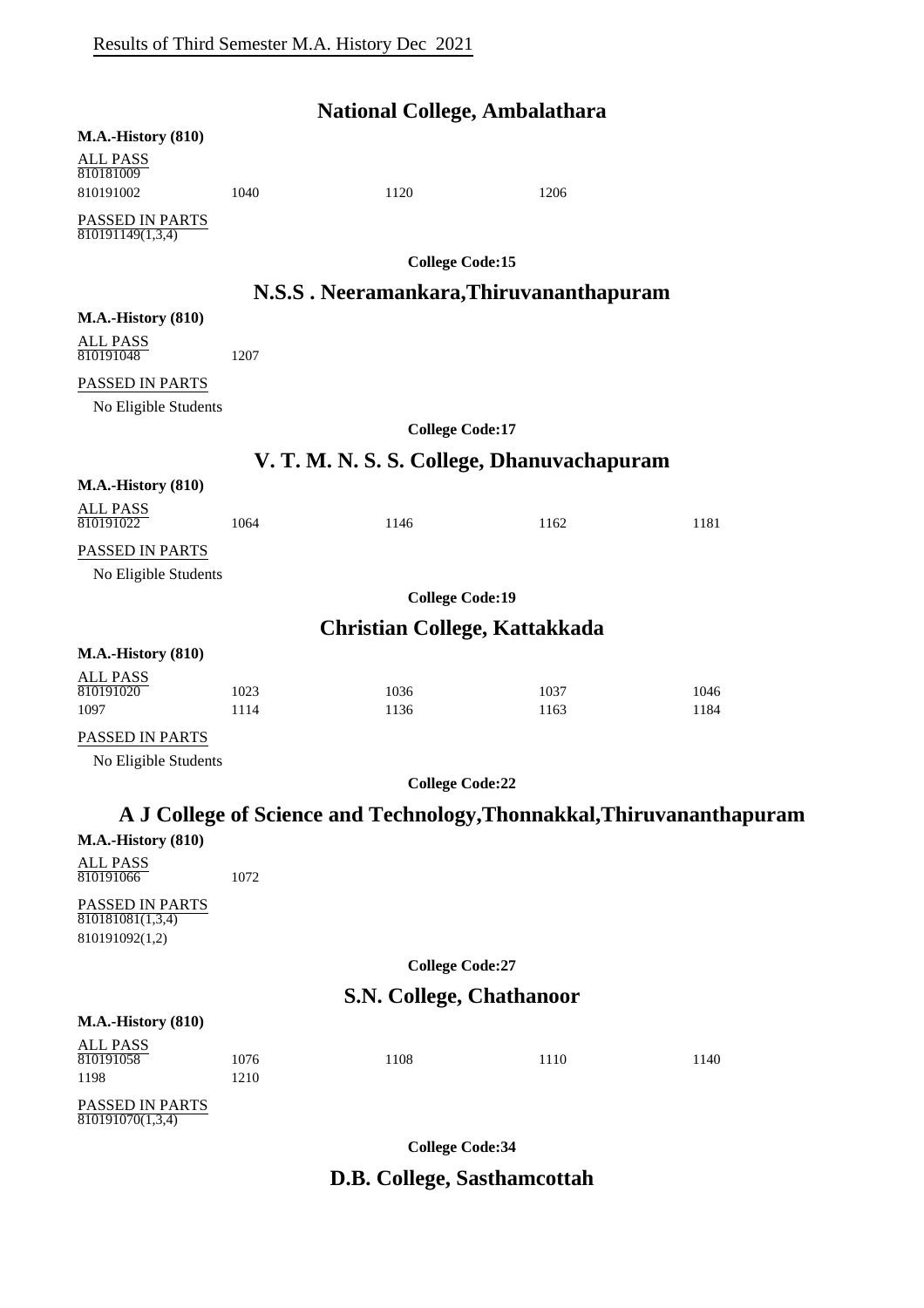| <b>M.A.-History (810)</b>         |             |                          |           |      |
|-----------------------------------|-------------|--------------------------|-----------|------|
| <b>ALL PASS</b>                   |             |                          |           |      |
| 810191001                         | 1003        | 1015                     | 1049      | 1054 |
| 1071                              | 1102        | 1109                     | 1139      | 1144 |
| 1147                              | 1159        | 1170                     | 1179      | 1186 |
| 1193                              | 1200        |                          |           |      |
| PASSED IN PARTS                   |             |                          |           |      |
| 810191019(1,2,4)                  | 1115(1,3,4) | 1214(1,3,4)              |           |      |
|                                   |             | <b>College Code:42</b>   |           |      |
| S. G. College, Kottarakkara       |             |                          |           |      |
| <b>M.A.-History (810)</b>         |             |                          |           |      |
| <b>ALL PASS</b><br>810181064      |             |                          |           |      |
| 810191007                         | 1012        | 1013                     | 1033      | 1035 |
| 1158                              | 1216        |                          |           |      |
| PASSED IN PARTS                   |             |                          |           |      |
| 810191103(4)                      | 1135(1,2,4) | 1182(1,2,4)              | 1199(3,4) |      |
|                                   |             | <b>College Code:46</b>   |           |      |
|                                   |             | S. D. College, Alappuzha |           |      |
| <b>M.A.-History (810)</b>         |             |                          |           |      |
| <b>ALL PASS</b><br>810191011      | 1031        | 1188                     |           |      |
| PASSED IN PARTS<br>810191150(2,3) |             |                          |           |      |
|                                   |             |                          |           |      |
|                                   |             |                          |           | Sd/2 |

Trivandrum Dated : 06-06-2022

### Sd/- University Buildings CONTROLLER OF EXAMINATIONS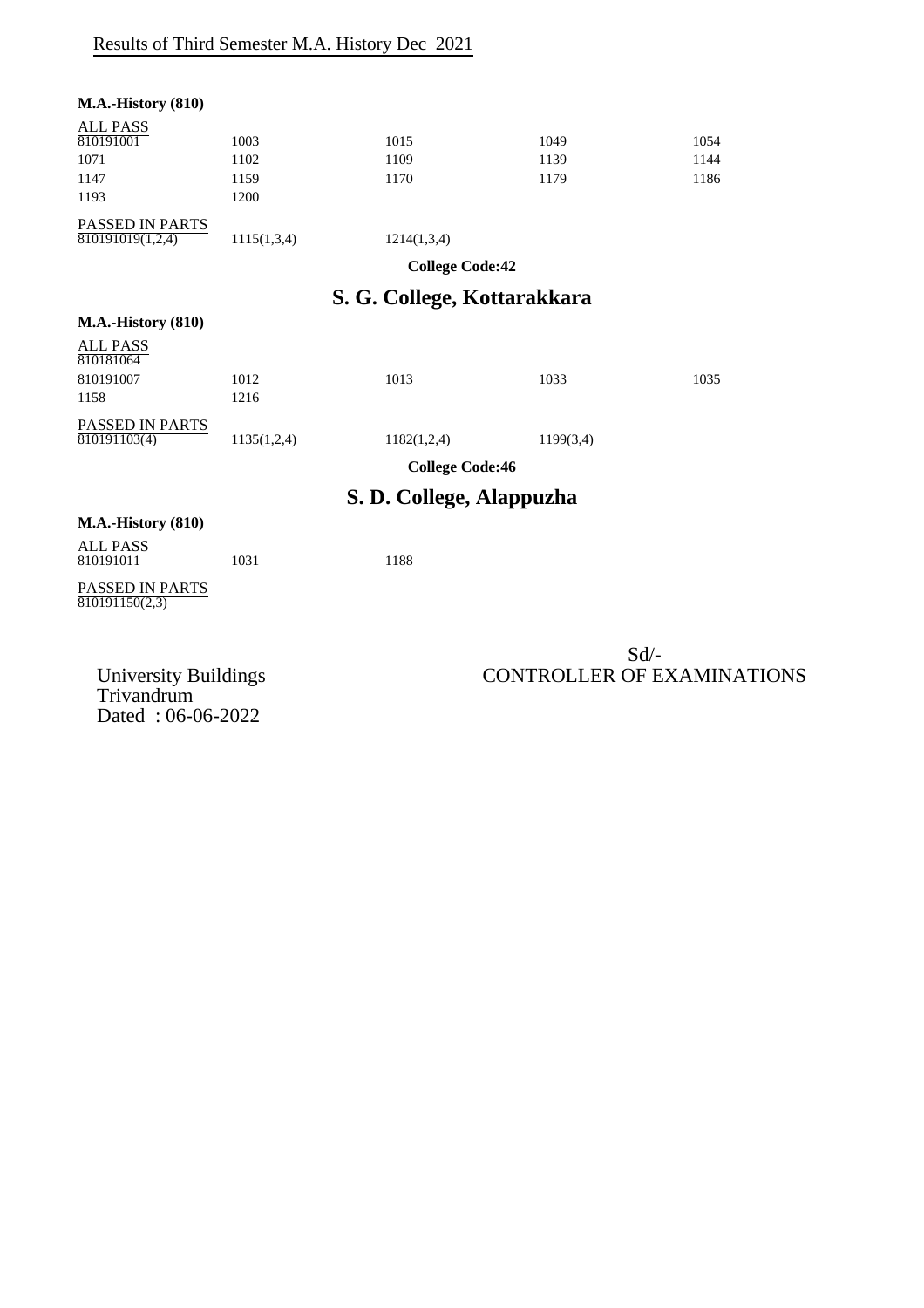#### **College Code:00**

### **SDE Kariyavattom**

#### **M.A.-History (810)**

| <b>FIRST CLASS</b><br>810181136                           |               |         |      |      |
|-----------------------------------------------------------|---------------|---------|------|------|
| 810191009                                                 | 1021          | 1042    | 1051 | 1067 |
| 1069                                                      | 1081          | 1083    | 1091 | 1093 |
| 1105                                                      | 1126          | 1137    | 1151 |      |
| <b>SECOND CLASS</b>                                       |               |         |      |      |
| No Eligible Students                                      |               |         |      |      |
| THIRD CLASS                                               |               |         |      |      |
| No Eligible Students                                      |               |         |      |      |
| <b>SEMESTER PASS</b><br>810181136                         |               |         |      |      |
| 810191009                                                 | 1021          | 1042    | 1051 | 1067 |
| 1069                                                      | 1081          | 1083    | 1091 | 1093 |
| 1105                                                      | 1117          | 1126    | 1137 | 1143 |
| 1151                                                      |               |         |      |      |
| <b>PASSED IN PARTS</b><br>810181067(1,2,3,4)              |               |         |      |      |
| 810191005(3,4,5,6)                                        | 1047(1,2,4,6) | 1167(6) |      |      |
| INVALID/WRONG REGISTRATION or CANDIDATE CODE<br>810191176 |               |         |      |      |

**College Code:01**

### **University College, Thiruvananthapuram**

#### **M.A.-History (810)**

FIRST CLASS No Eligible Students SECOND CLASS No Eligible Students THIRD CLASS No Eligible Students SEMESTER PASS 810171211

#### PASSED IN PARTS

No Eligible Students

#### **College Code:02**

### **Govt. Sanskrit College, Thiruvananathapuram**

#### **M.A.-History (810)**

| <b>FIRST CLASS</b> |      |      |      |      |
|--------------------|------|------|------|------|
| 810181070          | 1098 |      |      |      |
| 810191026          | 1028 | 1029 | 1032 | 1052 |
| 1053               | 1056 | 1060 | 1062 | 1079 |
| 1087               | 1088 | 1098 | 1100 | 1101 |
| 1106               | 1132 | 1152 | 1154 | 1175 |
|                    |      |      |      |      |

SECOND CLASS 810191174 1197

#### THIRD CLASS

No Eligible Students SEMESTER PASS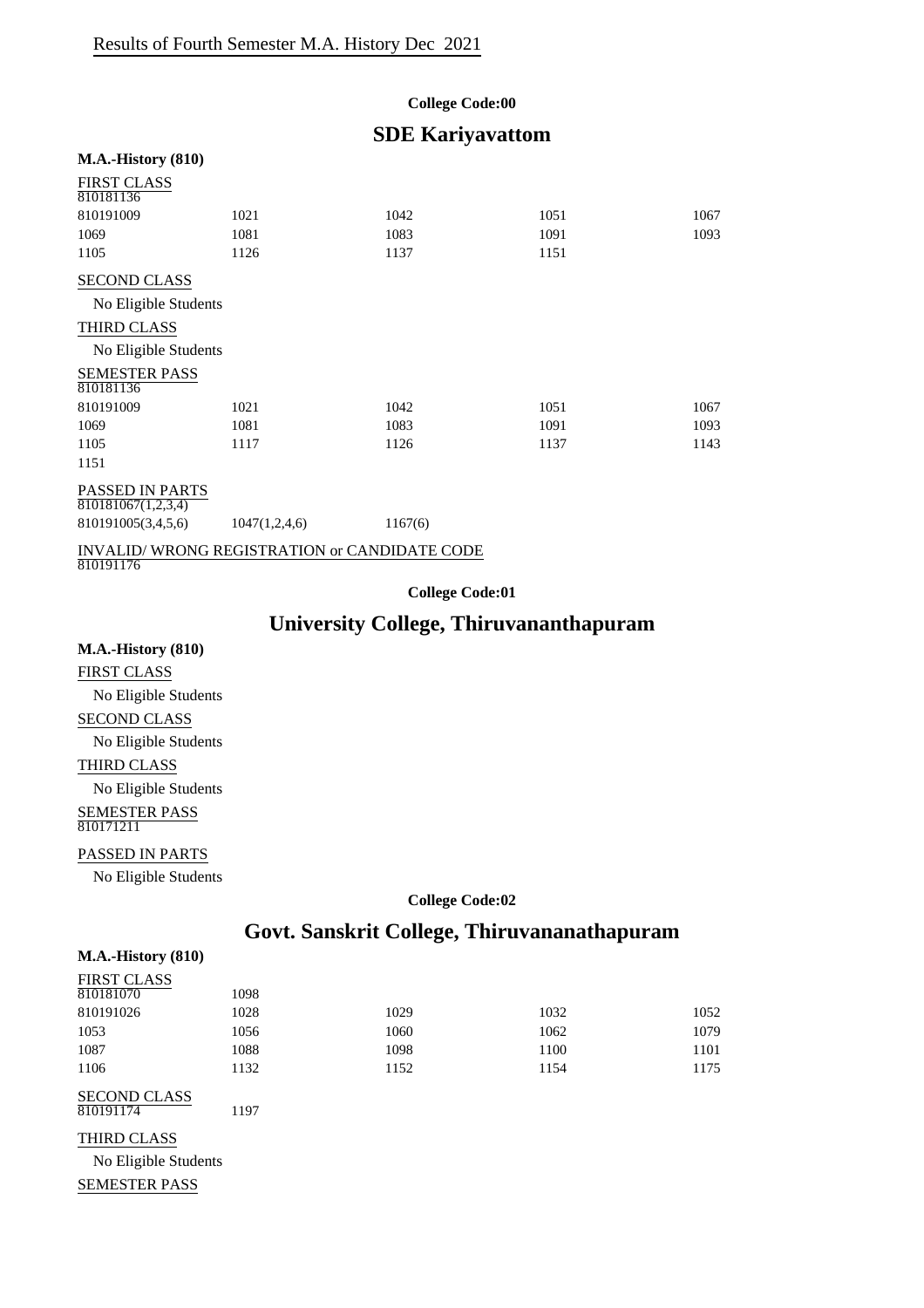### Results of Fourth Semester M.A. History Dec 2021

| 810181070 | 1098 |      |      |      |
|-----------|------|------|------|------|
| 810191026 | 1028 | 1029 | 1032 | 1052 |
| 1053      | 1056 | 1060 | 1062 | 1063 |
| 1079      | 1082 | 1087 | 1088 | 1098 |
| 1100      | 1101 | 1106 | 1132 | 1152 |
| 1154      | 1174 | 1175 | 1197 |      |
|           |      |      |      |      |

PASSED IN PARTS  $\overline{810191125(2,3,5,6)}$  1148(5,6)

INVALID/WRONG REGISTRATION or CANDIDATE CODE  $\frac{11}{810191018}$ 

**College Code:03**

### **Govt. Arts College, Thiruvananthapuram**

#### **M.A.-History (810)**

FIRST CLASS 810181022

SECOND CLASS 810181068

THIRD CLASS

No Eligible Students

SEMESTER PASS 810181022 1068

PASSED IN PARTS 810181100(1,2,3,4,6)

**College Code:06**

### **M. G. College, Thiruvananthapuram**

#### **M.A.-History (810)**

| <b>FIRST CLASS</b>               |      |      |      |      |
|----------------------------------|------|------|------|------|
| 810181076                        | 1106 |      |      |      |
| 810191014                        | 1077 | 1080 | 1090 | 1094 |
| 1203                             | 1215 |      |      |      |
| <b>SECOND CLASS</b><br>810191038 |      |      |      |      |
| THIRD CLASS                      |      |      |      |      |
| No Eligible Students             |      |      |      |      |
| <b>SEMESTER PASS</b>             |      |      |      |      |
| 810181058                        | 1076 | 1106 |      |      |
| 810191014                        | 1038 | 1077 | 1080 | 1090 |
| 1094                             | 1203 | 1215 |      |      |
| <b>DICODD BIDIDEO</b>            |      |      |      |      |

PASSED IN PARTS  $\overline{810191124(1,2,4,5,6)}$  1171(2,4,5)

**College Code:12**

### **St. Xavier's College, Thumba Thiruvananthapuram**

**M.A.-History (810)**

FIRST CLASS 810181073

SECOND CLASS

No Eligible Students

THIRD CLASS

No Eligible Students

SEMESTER PASS 810181073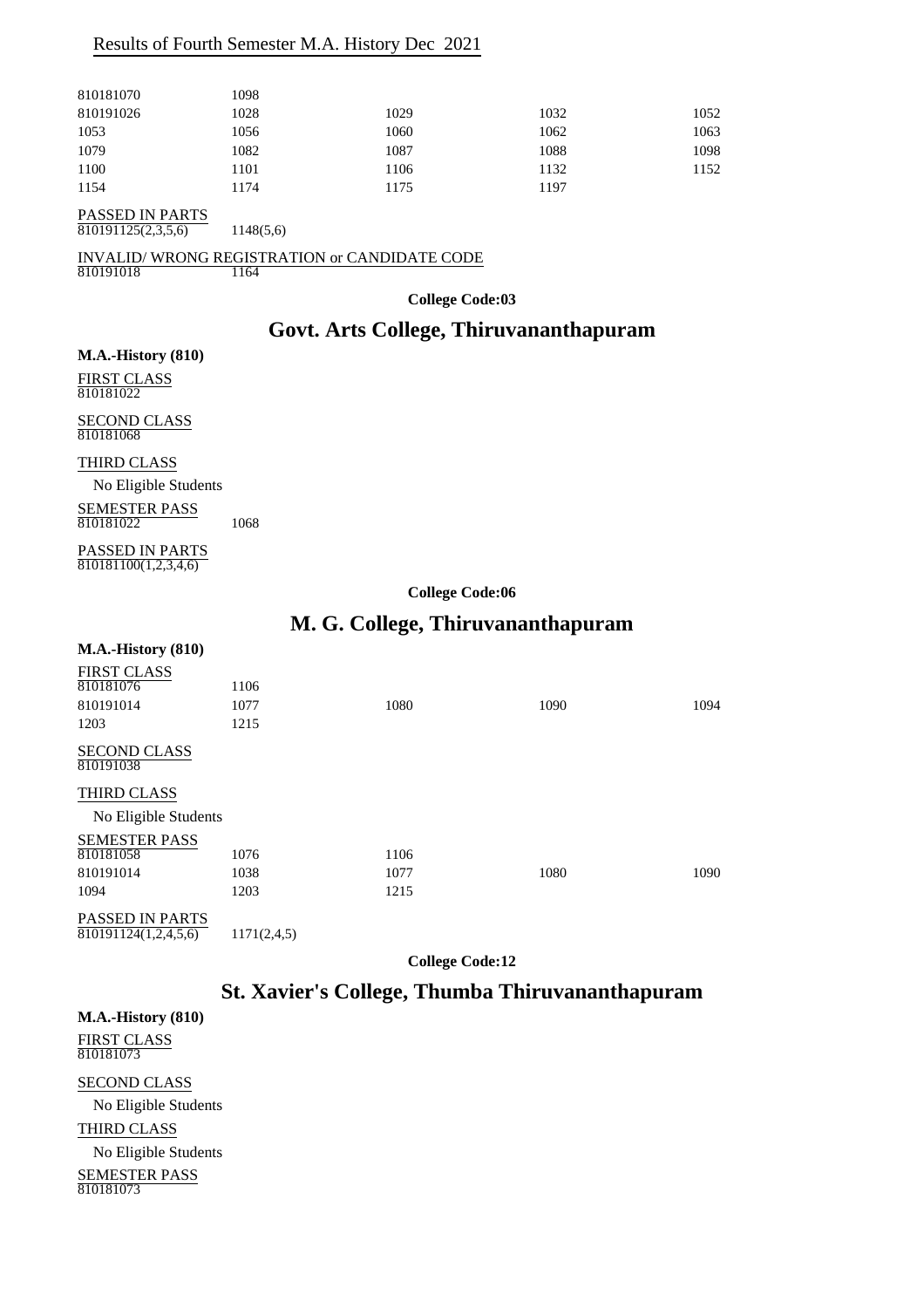### 810191121

### PASSED IN PARTS

No Eligible Students

### **College Code:14**

# **National College, Ambalathara**

| <b>M.A.-History (810)</b>                                              |      |                                            |      |      |
|------------------------------------------------------------------------|------|--------------------------------------------|------|------|
| FIRST CLASS<br>810191040                                               | 1120 | 1206                                       |      |      |
| <b>SECOND CLASS</b>                                                    |      |                                            |      |      |
| No Eligible Students                                                   |      |                                            |      |      |
| THIRD CLASS                                                            |      |                                            |      |      |
| No Eligible Students                                                   |      |                                            |      |      |
| SEMESTER PASS<br>810191002                                             | 1040 | 1120                                       | 1206 |      |
| PASSED IN PARTS                                                        |      |                                            |      |      |
| No Eligible Students                                                   |      |                                            |      |      |
| INVALID/WRONG REGISTRATION or CANDIDATE CODE<br>810181009<br>810191149 |      |                                            |      |      |
|                                                                        |      | <b>College Code:15</b>                     |      |      |
|                                                                        |      | N.S.S. Neeramankara, Thiruvananthapuram    |      |      |
| <b>M.A.-History (810)</b>                                              |      |                                            |      |      |
| FIRST CLASS<br>810181111                                               |      |                                            |      |      |
| 810191048                                                              |      |                                            |      |      |
| <b>SECOND CLASS</b>                                                    |      |                                            |      |      |
| No Eligible Students                                                   |      |                                            |      |      |
| THIRD CLASS                                                            |      |                                            |      |      |
| No Eligible Students                                                   |      |                                            |      |      |
| <b>SEMESTER PASS</b><br>810181111                                      |      |                                            |      |      |
| 810191048                                                              | 1207 |                                            |      |      |
| PASSED IN PARTS<br>810191141(6)                                        |      |                                            |      |      |
|                                                                        |      | <b>College Code:17</b>                     |      |      |
|                                                                        |      | V. T. M. N. S. S. College, Dhanuvachapuram |      |      |
| <b>M.A.-History (810)</b>                                              |      |                                            |      |      |
| <b>FIRST CLASS</b><br>810191022                                        | 1064 | 1146                                       | 1162 | 1181 |
| SECOND CLASS                                                           |      |                                            |      |      |
| No Eligible Students                                                   |      |                                            |      |      |

THIRD CLASS No Eligible Students

SEMESTER PASS 810191022 1064 1146 1162 1162 1181

PASSED IN PARTS

No Eligible Students

**College Code:19**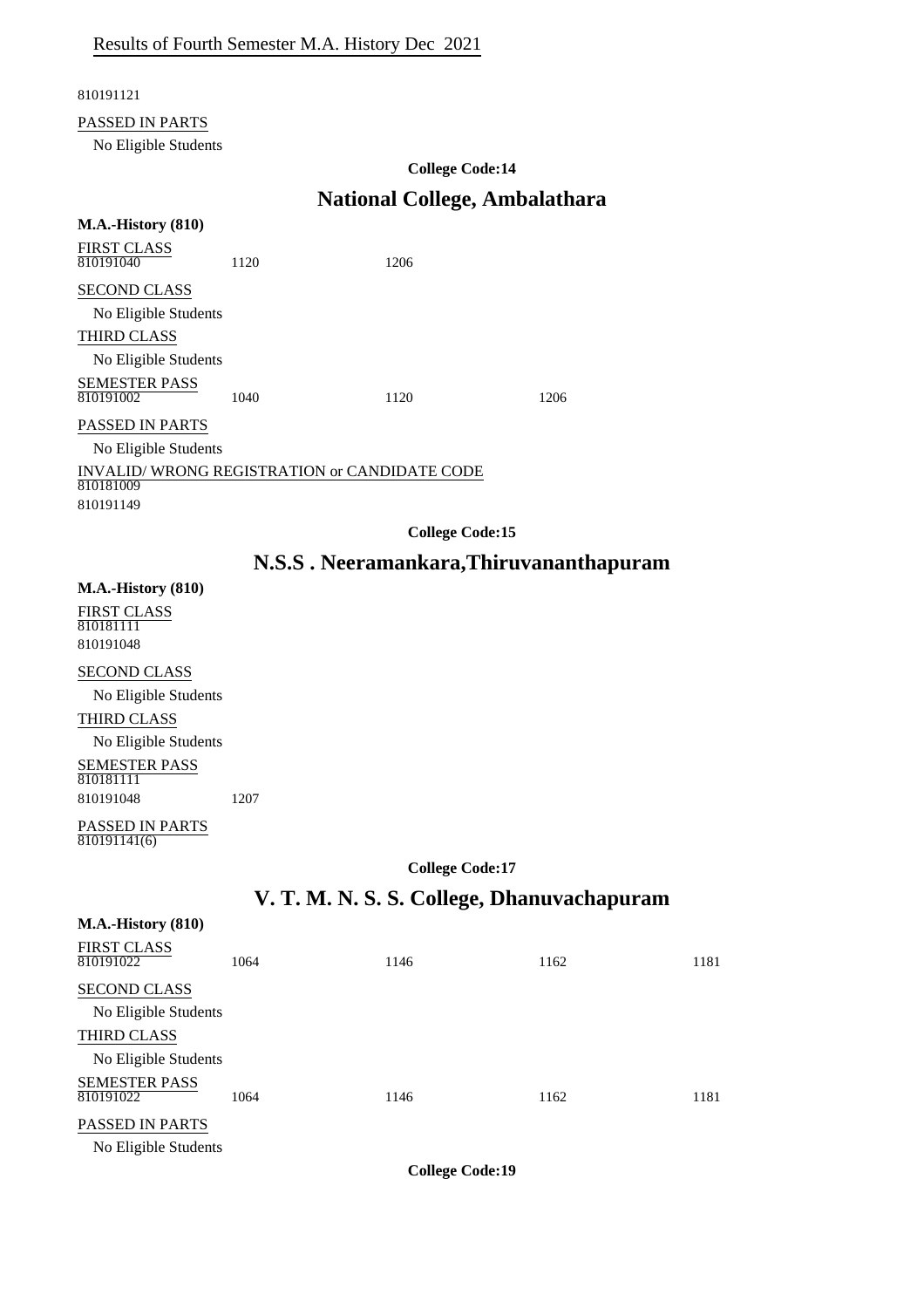# **Christian College, Kattakkada**

| <b>M.A.-History (810)</b>               |              |              |              |              |
|-----------------------------------------|--------------|--------------|--------------|--------------|
| <b>FIRST CLASS</b><br>810191020<br>1097 | 1023<br>1114 | 1036<br>1136 | 1037<br>1163 | 1046<br>1184 |
| <b>SECOND CLASS</b>                     |              |              |              |              |
| No Eligible Students                    |              |              |              |              |
| <b>THIRD CLASS</b>                      |              |              |              |              |
| No Eligible Students                    |              |              |              |              |
| <b>SEMESTER PASS</b><br>810191020       | 1023         | 1036         | 1037         | 1046         |
| 1097                                    | 1114         | 1136         | 1163         | 1184         |
| $\cdots$                                |              |              |              |              |

#### PASSED IN PARTS

No Eligible Students

**College Code:22**

# **A J College of Science and Technology,Thonnakkal,Thiruvananthapuram**

| <b>M.A.-History (810)</b>                          |                        |                                 |      |      |  |
|----------------------------------------------------|------------------------|---------------------------------|------|------|--|
| <b>FIRST CLASS</b><br>810191066                    | 1072                   |                                 |      |      |  |
| <b>SECOND CLASS</b>                                |                        |                                 |      |      |  |
| No Eligible Students                               |                        |                                 |      |      |  |
| THIRD CLASS                                        |                        |                                 |      |      |  |
| No Eligible Students                               |                        |                                 |      |      |  |
| <b>SEMESTER PASS</b><br>810191066                  | 1072                   |                                 |      |      |  |
| PASSED IN PARTS<br>$\overline{810181081(1,2,3,6)}$ |                        |                                 |      |      |  |
| 810191092(2,5,6)                                   |                        |                                 |      |      |  |
|                                                    |                        | <b>College Code:27</b>          |      |      |  |
|                                                    |                        | <b>S.N. College, Chathanoor</b> |      |      |  |
| $M.A.-History (810)$                               |                        |                                 |      |      |  |
| <b>FIRST CLASS</b><br>810191076                    | 1110                   |                                 |      |      |  |
| <b>SECOND CLASS</b><br>810191058                   | 1108                   |                                 |      |      |  |
| THIRD CLASS                                        |                        |                                 |      |      |  |
| No Eligible Students                               |                        |                                 |      |      |  |
| <b>SEMESTER PASS</b>                               |                        |                                 |      |      |  |
| 810191058                                          | 1070                   | 1076                            | 1108 | 1110 |  |
| 1140                                               | 1198                   | 1210                            |      |      |  |
| PASSED IN PARTS<br>810191218(5,6)                  |                        |                                 |      |      |  |
|                                                    | <b>College Code:34</b> |                                 |      |      |  |
|                                                    |                        | D.B. College, Sasthamcottah     |      |      |  |
| <b>M.A.-History (810)</b>                          |                        |                                 |      |      |  |
| <b>FIRST CLASS</b>                                 |                        |                                 |      |      |  |
| 810191001<br>1102                                  | 1003<br>1109           | 1049<br>1139                    | 1054 | 1071 |  |
|                                                    |                        |                                 |      |      |  |
| <b>SECOND CLASS</b>                                |                        |                                 |      |      |  |